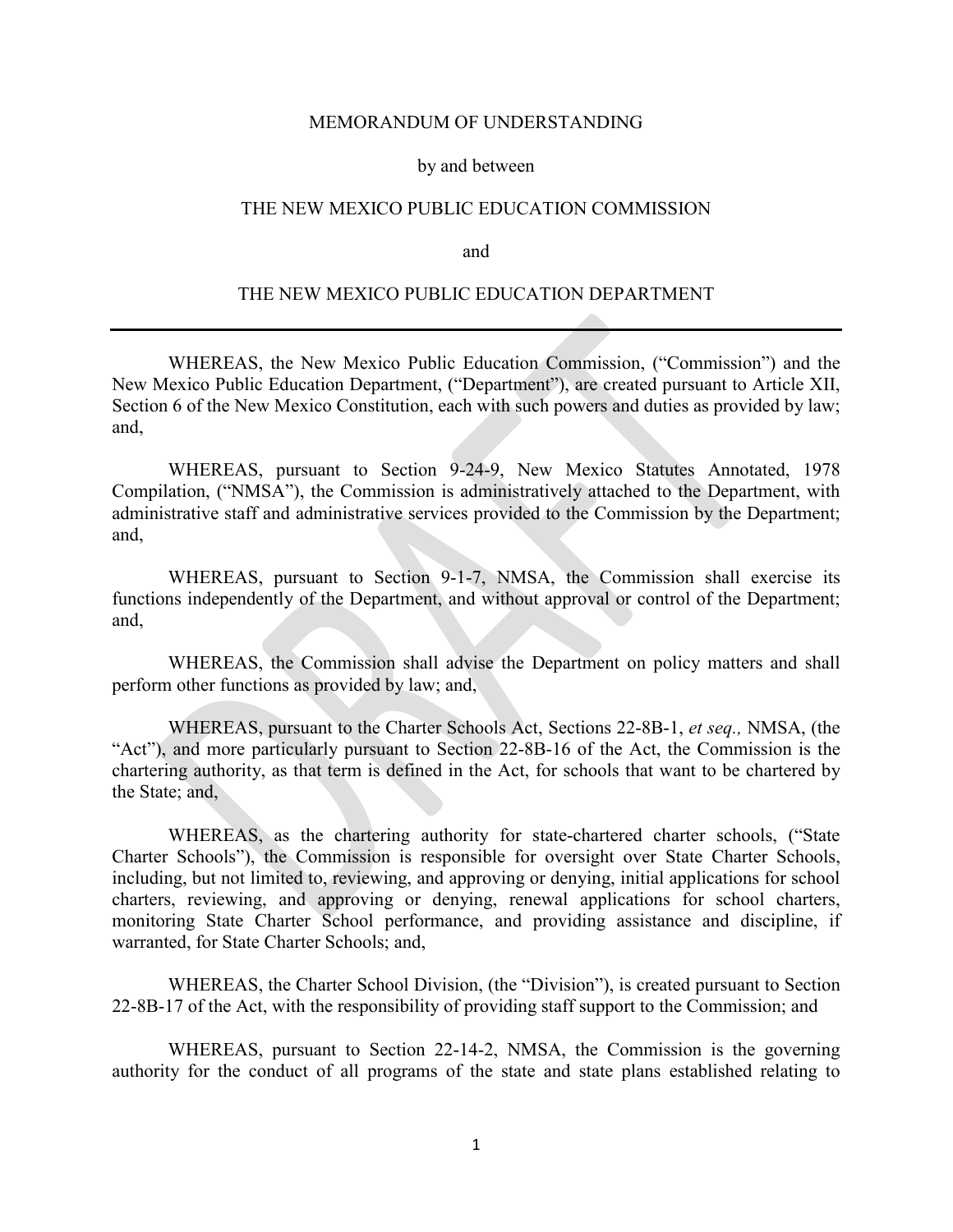vocational education, including college and career readiness and career technical training, and shall establish policies for the conduct of vocational education; and,

WHEREAS, the Commission and the Department wish to enter into this Memorandum of Understanding, ("MOU"), for the purpose of setting out the responsibilities of the Department and the Division with respect to their administrative support of the Commission in the performance of its legally designated functions.

NOW, THEREFORE, the Commission and the Department agree as follows:

## 1. Staffing and the Division

The Department shall use its best efforts to maintain sufficient staffing in the Division so that the Commission can adequately perform the oversight and related duties with respect to State Charter Schools that are required of it as a chartering authority pursuant to the Act. The Department shall consult with the Commission in making its staffing and hiring decisions with respect to the positions of Director and Deputy Director of the Division. If PEC determines that a contractor's services are required, PED shall timely and expeditiously process the contract according to the direction of the PEC. If the Division determines that a contract or RFP is needed**,** it shall consult with, and obtain permission from the PEC before publishing and RFP or issuing a contract for services.

### 2. Budgeting

Pursuant to the Act, two percent (2.00%) of the school's generated program costs may be withheld from a State Charter School and used by the Commission for the costs of administrative support of State Charter Schools, and the charter for each State Charter School must give a detailed description of how those withheld funds will be used. Pursuant to Section 9-1-7, the Commission shall submit its budget with respect to those funds to the Department, and the Department shall include the Commission's budget, without changes, in its own budget.

The Commission undertakes to submit that budget to the Department in a timely fashion, and to include within that budget the administrative costs of the Division, including salaries, benefits, and other related costs of the employees of the Division. The Department undertakes to include the Commission's budget, without changes, in its own budget, and to honor payment requests included within that budget, as finally approved. The Department shall include the Commission in all discussions with the Legislature, and any committee of the Legislature, relating to the budget submitted by the Commission.

## 3. Consultation and Advice

As required by law, the Commission shall provide advice to the Department on policy matters relating to State Charter Schools, vocational education, and other education matters, at such times and in such manner as may be requested by the Department from time to time.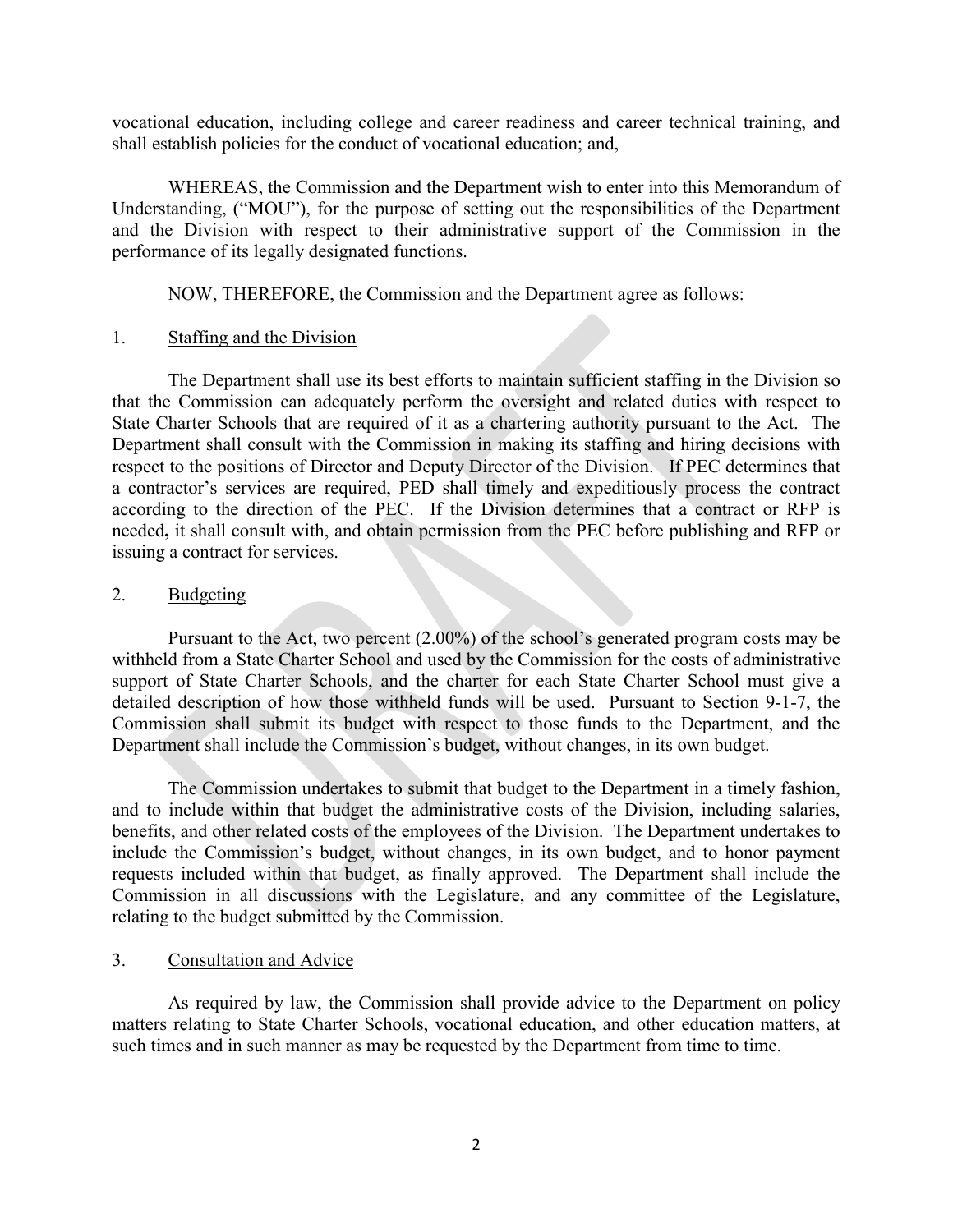### 4. State Charter Schools

Pursuant to the Act, the Department, through the Division, shall provide such staff and administrative support to the Commission as required in order for the Commission to perform its functions of oversight of State Charter Schools as provided in the Act, including, but not limited to: (i) reviewing and approving initial applications for school charters; (ii) monitoring and reviewing the performance of State Charter Schools including annual and renewal site visits; (iii) creating and maintaining corrective action plans, and other disciplinary plans as provided by law, for State Charter Schools, and monitoring compliance with such plans; (iv) creating performance frameworks for State Charter Schools; (v) reviewing and approving renewal applications for school charters; (vi) overseeing and monitoring school closures and, (vii) such other functions as are assigned to the Commission by the Act. The Division's responsibilities shall include monitoring academic, fiscal, and governance performance of State Charter Schools, reviewing written submissions by State Charter Schools, conducting on-site visits of State Charter Schools, providing technical support to State Charter Schools, and making recommendations to the Commission regarding the approval, denial, suspension, or revocation of the charter of a State Charter School.

### 5. Legal Matters

The Commission shall be entitled to its own legal representations in all proceedings to which it is a party, including, but not limited to, administrative and judicial proceedings, whether or not the Commission and the Department are adverse. The Commission and Department recognize that, pursuant to the Act, they may become adverse to one another in a proceeding, including an administrative or judicial proceeding and, in such cases the Commission, in addition to hiring its own lawyers, may retain administrative staff as required to ensure the privacy of its communications, including any legal privilege against disclosure or discovery that may apply to any of its communications.

### 6. Communications

The Department and the Division shall copy the Commission on all written communications, in whatever form, between the Department and/or the Division and any State Charter School. The Commission shall be entitled to review, and comment upon, any communication from the Department to the public, including any newsletter, public notice, public advice, or any communication of general circulation, of whatever form, relating to the performance of the Commission or any State Charter School prior to the distribution of that communication by the Department.

# 7. Commission Meetings and Information

The Department shall make arrangements for the meetings of the Commission, including arranging for a public meeting location, creating an agenda, distributing meeting materials, providing timely notice of the meeting, and otherwise complying with the requirements of the Open Meetings Act, Section 10-15-1, *et seq.*, NMSA. The Department shall be responsible for